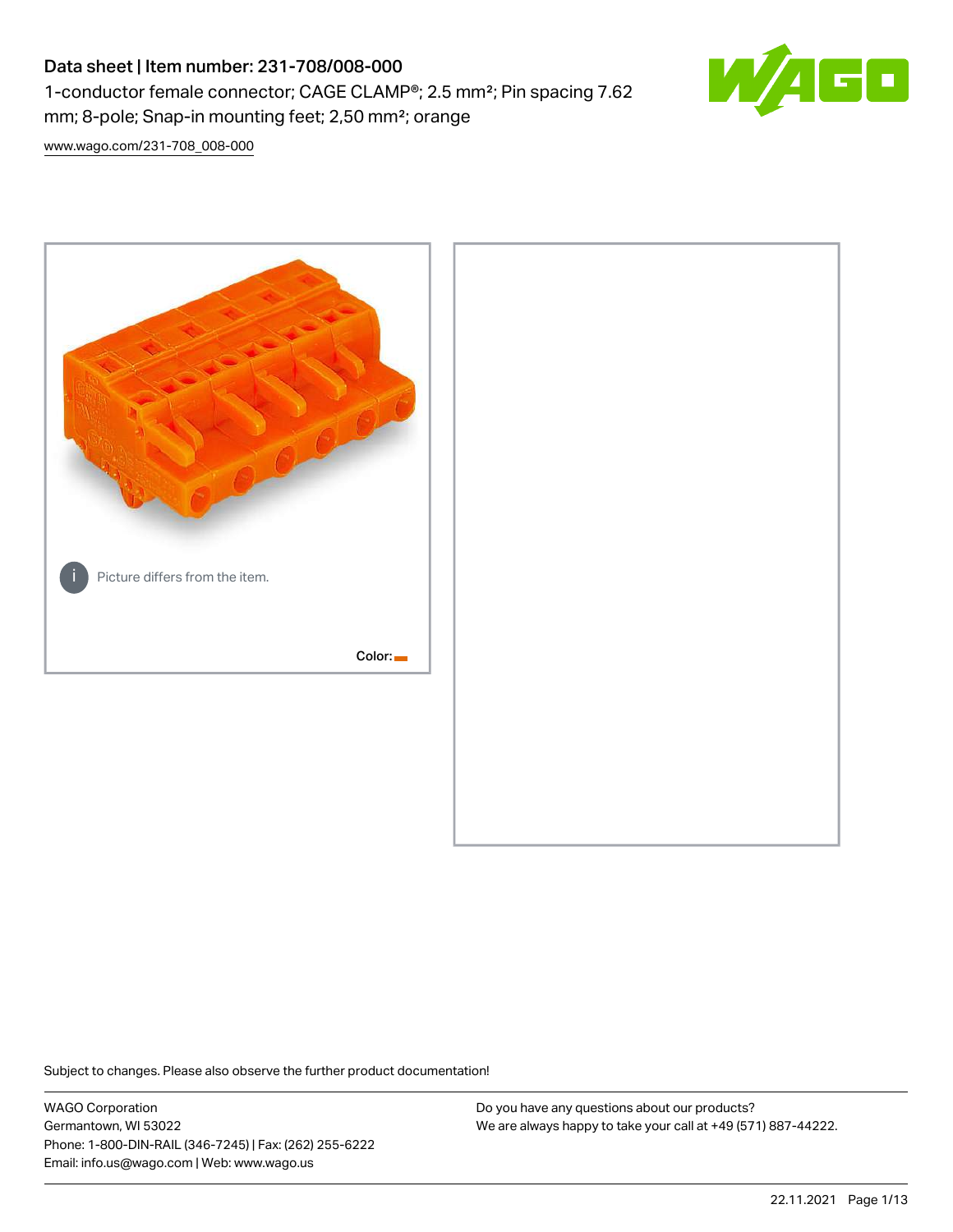

Dimensions in mm

 $L_1 =$  (pole no.  $-1$ ) x pin spacing + 5.08 mm + 1.5 mm

2- to 3-pole female connectors – one latch only

#### Item description

- Universal connection for all conductor types
- $\blacksquare$ Easy cable pre-assembly and on-unit wiring via vertical and horizontal CAGE CLAMP<sup>®</sup> actuation
- $\blacksquare$ Integrated test ports
- $\blacksquare$ With coding fingers

Subject to changes. Please also observe the further product documentation! Data

WAGO Corporation Germantown, WI 53022 Phone: 1-800-DIN-RAIL (346-7245) | Fax: (262) 255-6222 Email: info.us@wago.com | Web: www.wago.us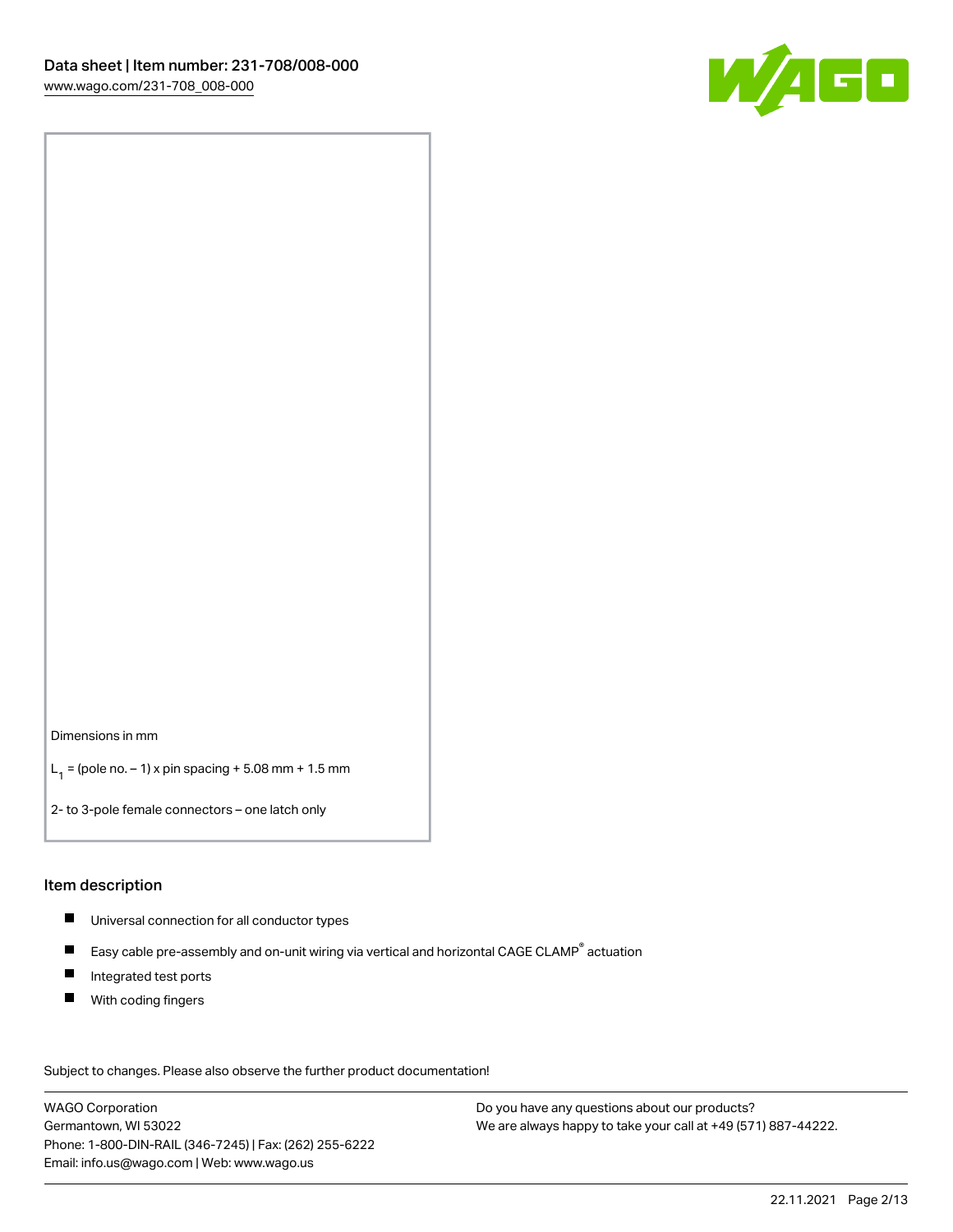

## Data Notes

| Safety information 1 | The MCS-MULTI CONNECTION SYSTEM includes connectors<br>without breaking capacity in accordance with DIN EN 61984. When<br>used as intended, these connectors must not be connected<br>/disconnected when live or under load. The circuit design should<br>ensure header pins, which can be touched, are not live when<br>unmated. |
|----------------------|-----------------------------------------------------------------------------------------------------------------------------------------------------------------------------------------------------------------------------------------------------------------------------------------------------------------------------------|
| Variants:            | Gold-plated or partially gold-plated contact surfaces<br>Other versions (or variants) can be requested from WAGO Sales or<br>configured at https://configurator.wago.com/                                                                                                                                                         |

## Electrical data

## IEC Approvals

| Ratings per                 | IEC/EN 60664-1                                                        |
|-----------------------------|-----------------------------------------------------------------------|
| Rated voltage (III / 3)     | 500 V                                                                 |
| Rated surge voltage (III/3) | 6 <sub>kV</sub>                                                       |
| Rated voltage (III/2)       | 630 V                                                                 |
| Rated surge voltage (III/2) | 6 <sub>kV</sub>                                                       |
| Nominal voltage (II/2)      | 1000V                                                                 |
| Rated surge voltage (II/2)  | 6 <sub>kV</sub>                                                       |
| Rated current               | 16A                                                                   |
| Legend (ratings)            | $(III / 2)$ $\triangle$ Overvoltage category III / Pollution degree 2 |

## UL Approvals

| Approvals per                  | UL 1059 |
|--------------------------------|---------|
| Rated voltage UL (Use Group B) | 300 V   |
| Rated current UL (Use Group B) | 15 A    |
| Rated voltage UL (Use Group D) | 300 V   |
| Rated current UL (Use Group D) | 10 A    |

## Ratings per UL

| Rated voltage UL 1977 | 300 V |
|-----------------------|-------|
| Rated current UL 1977 |       |

## CSA Approvals

Approvals per CSA

Subject to changes. Please also observe the further product documentation!

| <b>WAGO Corporation</b>                                | Do you have any questions about our products?                 |
|--------------------------------------------------------|---------------------------------------------------------------|
| Germantown, WI 53022                                   | We are always happy to take your call at +49 (571) 887-44222. |
| Phone: 1-800-DIN-RAIL (346-7245)   Fax: (262) 255-6222 |                                                               |
| Email: info.us@wago.com   Web: www.wago.us             |                                                               |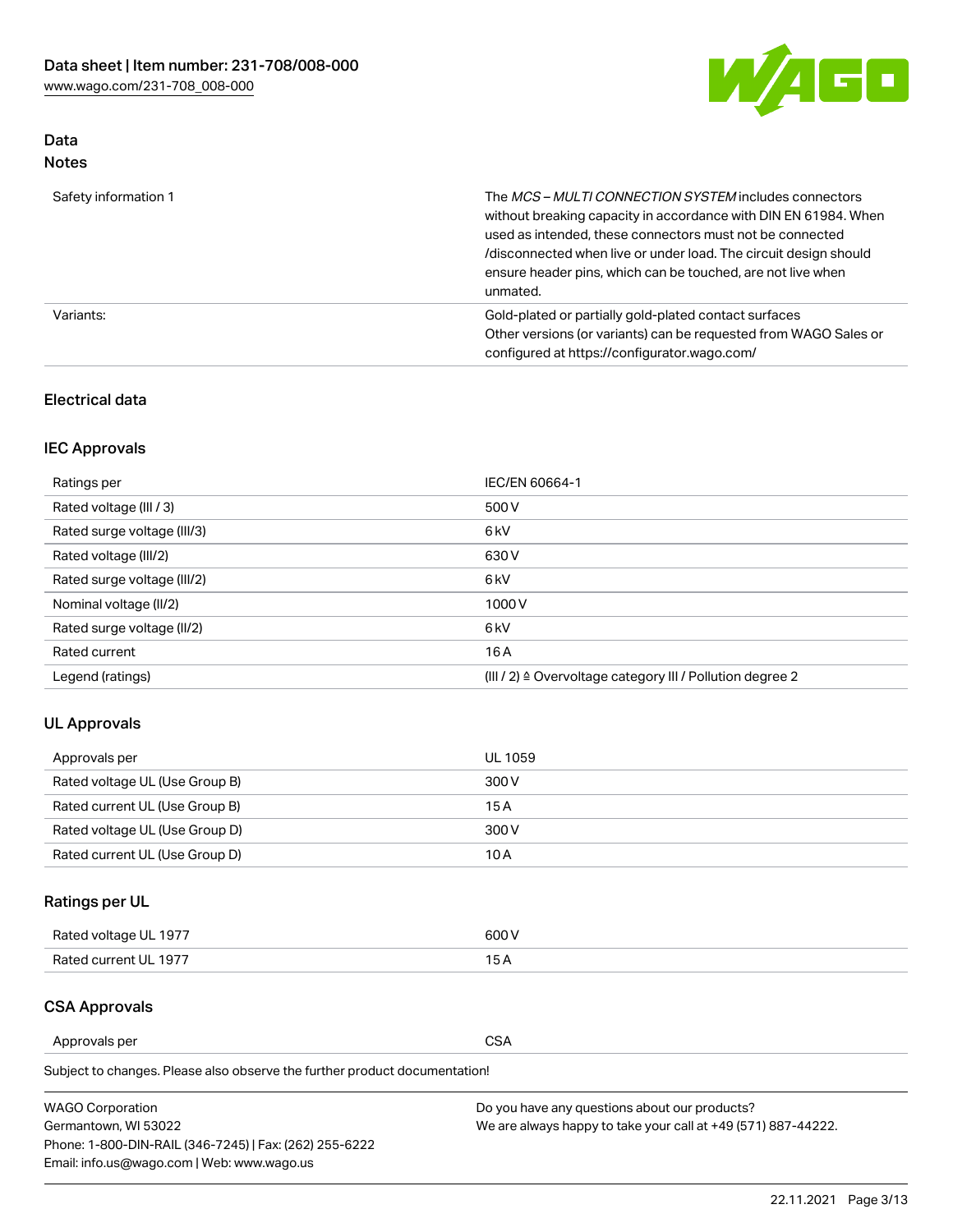

| Rated voltage CSA (Use Group B) | 300 V |
|---------------------------------|-------|
| Rated current CSA (Use Group B) | 15 A  |
| Rated voltage CSA (Use Group D) | 300 V |
| Rated current CSA (Use Group D) | 10 A  |

### Connection data

| Total number of connection points |  |
|-----------------------------------|--|
| Total number of potentials        |  |
| Number of connection types        |  |
| Number of levels                  |  |

#### Connection 1

| Connection technology                             | CAGE CLAMP <sup>®</sup>                 |
|---------------------------------------------------|-----------------------------------------|
| Actuation type                                    | Operating tool                          |
| Solid conductor                                   | $0.08$ 2.5 mm <sup>2</sup> / 28  12 AWG |
| Fine-stranded conductor                           | $0.08$ 2.5 mm <sup>2</sup> / 28  12 AWG |
| Fine-stranded conductor; with insulated ferrule   | $0.251.5$ mm <sup>2</sup>               |
| Fine-stranded conductor; with uninsulated ferrule | $0.252.5$ mm <sup>2</sup>               |
| Strip length                                      | 89 mm / 0.31  0.35 inch                 |
| Number of poles                                   | 8                                       |
| Conductor entry direction to mating direction     | 0°                                      |

## Physical data

| Pin spacing             | 7.62 mm / 0.3 inch    |
|-------------------------|-----------------------|
| Width                   | 59.92 mm / 2.359 inch |
| Height                  | 18.8 mm / 0.74 inch   |
| Height from the surface | 14.3 mm / 0.563 inch  |
| Depth                   | 26.45 mm / 1.041 inch |

#### Mechanical data

| Housing sheet thickness | $0.61.2$ mm / 0.024  0.047 inch |
|-------------------------|---------------------------------|
| Mounting type           | Snap-in foot                    |
| Mounting type           | Panel mounting                  |

#### Plug-in connection

Contact type (pluggable connector) example a set of the Female connector/socket

Subject to changes. Please also observe the further product documentation!

WAGO Corporation Germantown, WI 53022 Phone: 1-800-DIN-RAIL (346-7245) | Fax: (262) 255-6222 Email: info.us@wago.com | Web: www.wago.us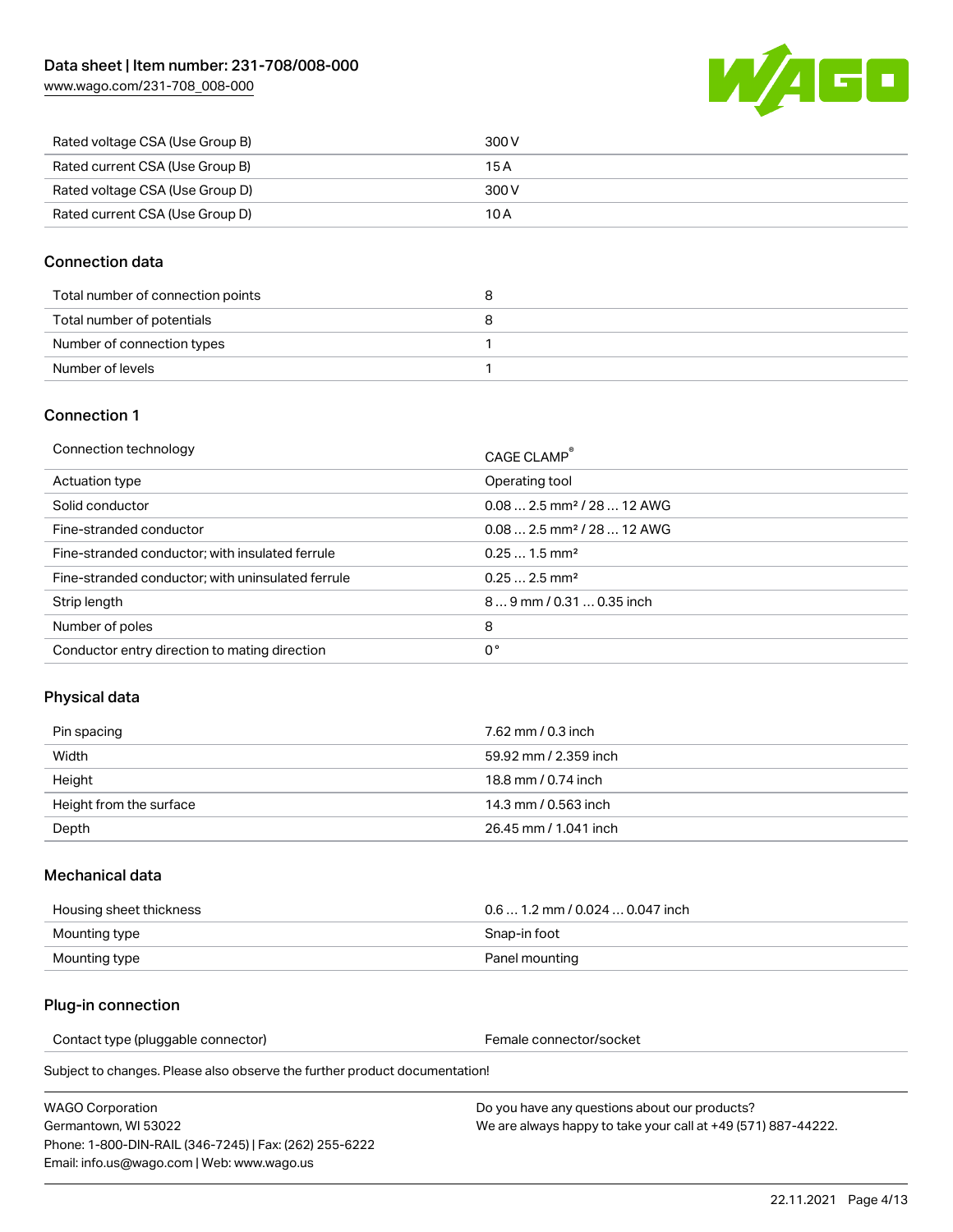

| Connector (connection type)   | for conductor |
|-------------------------------|---------------|
| Mismating protection          | No            |
| Locking of plug-in connection | Without       |

### Material data

| Color                       | orange                            |
|-----------------------------|-----------------------------------|
| Material group              |                                   |
| Insulation material         | Polyamide (PA66)                  |
| Flammability class per UL94 | V0                                |
| Clamping spring material    | Chrome nickel spring steel (CrNi) |
| Contact material            | Copper alloy                      |
| Contact plating             | tin-plated                        |
| Fire load                   | 0.288 MJ                          |
| Weight                      | 17.1 <sub>g</sub>                 |
|                             |                                   |

#### Environmental requirements

| Limit temperature range | +85 °C |
|-------------------------|--------|
| .                       | -60    |

## Commercial data

| Product Group         | 3 (Multi Conn. System) |
|-----------------------|------------------------|
| PU (SPU)              | 25 Stück               |
| Packaging type        | box                    |
| Country of origin     | DE                     |
| <b>GTIN</b>           | 4044918375764          |
| Customs tariff number | 8536694040             |

#### Approvals / Certificates

#### Country specific Approvals

| Logo                  | Approval                               | <b>Additional Approval Text</b> | Certificate<br>name |
|-----------------------|----------------------------------------|---------------------------------|---------------------|
| 逍                     | <b>CSA</b><br>DEKRA Certification B.V. | C <sub>22.2</sub>               | 1466354             |
| <b>Ship Approvals</b> |                                        |                                 |                     |
| Logo                  | Approval                               | <b>Additional Approval Text</b> | Certificate<br>name |

Subject to changes. Please also observe the further product documentation!

| <b>WAGO Corporation</b>                                | Do you have any questions about our products?                 |
|--------------------------------------------------------|---------------------------------------------------------------|
| Germantown, WI 53022                                   | We are always happy to take your call at +49 (571) 887-44222. |
| Phone: 1-800-DIN-RAIL (346-7245)   Fax: (262) 255-6222 |                                                               |
| Email: info.us@wago.com   Web: www.wago.us             |                                                               |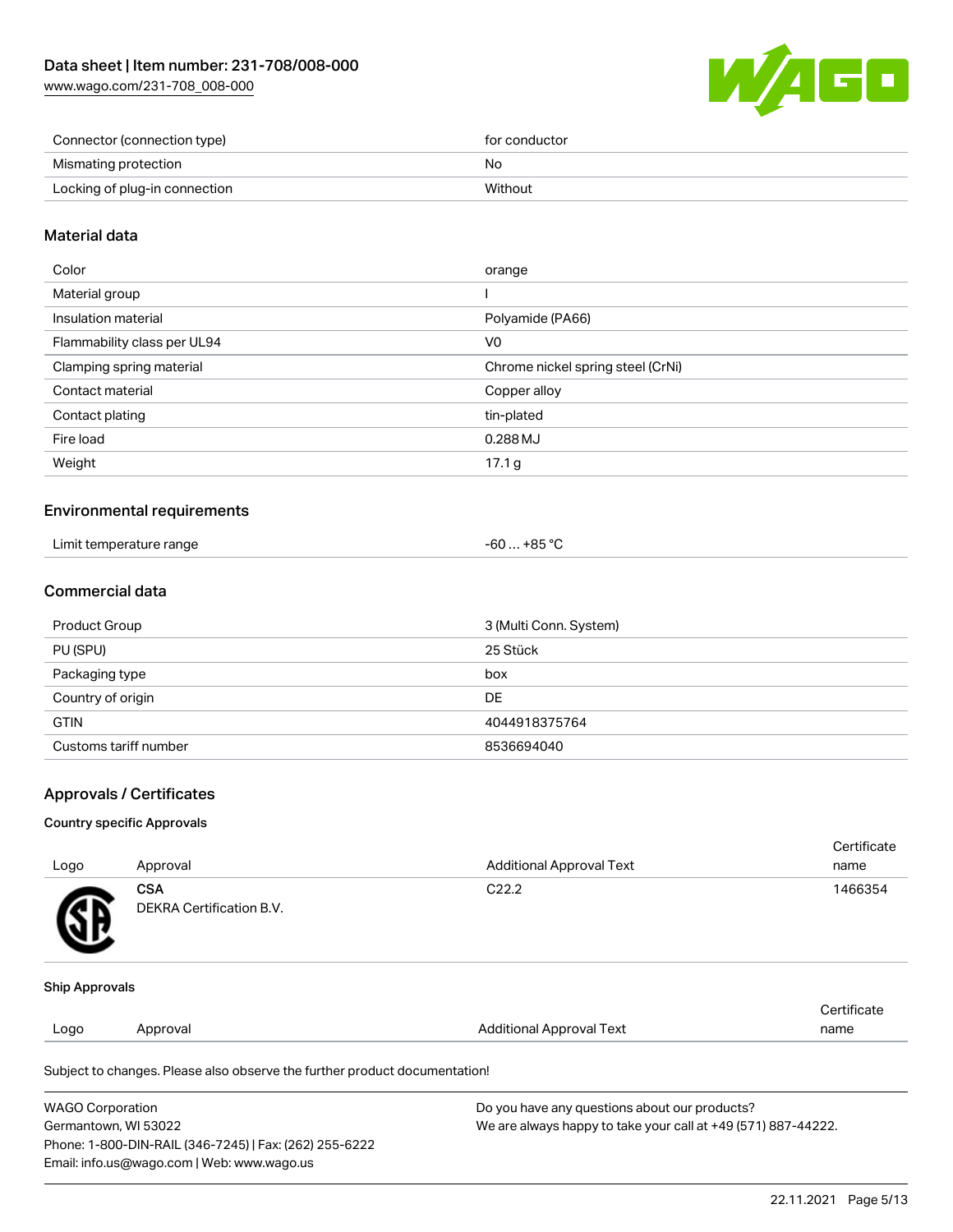# Data sheet | Item number: 231-708/008-000

[www.wago.com/231-708\\_008-000](http://www.wago.com/231-708_008-000)





| ABS                      | <b>ABS</b><br>American Bureau of Shipping | $\overline{\phantom{0}}$        | $19 -$<br>HG1869876-<br><b>PDA</b> |
|--------------------------|-------------------------------------------|---------------------------------|------------------------------------|
| <b>BUREAU</b><br>VERITAS | BV<br>Bureau Veritas S.A.                 | IEC 60998                       | 11915/D0<br>BV                     |
| <b>UL-Approvals</b>      |                                           |                                 | Certificate                        |
| Logo                     | Approval                                  | <b>Additional Approval Text</b> | name                               |
|                          | UR<br>Underwriters Laboratories Inc.      | <b>UL 1977</b>                  | E45171                             |
|                          | UR<br>Underwriters Laboratories Inc.      | UL 1059                         | E45172                             |
| Counterpart              |                                           |                                 |                                    |

Item no.731-638

1-conductor male connector; CAGE CLAMP®; 2.5 mm²; Pin spacing 7.62 mm; 8-pole; 2,50 mm²; orange [www.wago.com/731-638](https://www.wago.com/731-638)

#### Optional accessories

#### Mounting adapter

Mounting accessories



#### Item no.: 209-148

nem no... 209-146<br>Multi mounting adapter; for DIN-35 rail; 25 mm wide; gray [www.wago.com/209-148](http://www.wago.com/209-148)

Marking accessories

| Item no.: 210-331/762-202<br>Marking strips; as a DIN A4 sheet; MARKED; 1-16 (100x); Height of marker strip: 2.3 mm/0.091 in; Strip<br>length 182 mm; Horizontal marking; Self-adhesive; white | www.wago.com/210-331<br>/762-202 |
|------------------------------------------------------------------------------------------------------------------------------------------------------------------------------------------------|----------------------------------|
| Item no.: 210-332/762-020<br>Marking strips; as a DIN A4 sheet; MARKED; 1-20 (80x); Height of marker strip: 3 mm; Strip length 182<br>mm; Horizontal marking; Self-adhesive; white             | www.wago.com/210-332<br>/762-020 |

Subject to changes. Please also observe the further product documentation!

WAGO Corporation Germantown, WI 53022 Phone: 1-800-DIN-RAIL (346-7245) | Fax: (262) 255-6222 Email: info.us@wago.com | Web: www.wago.us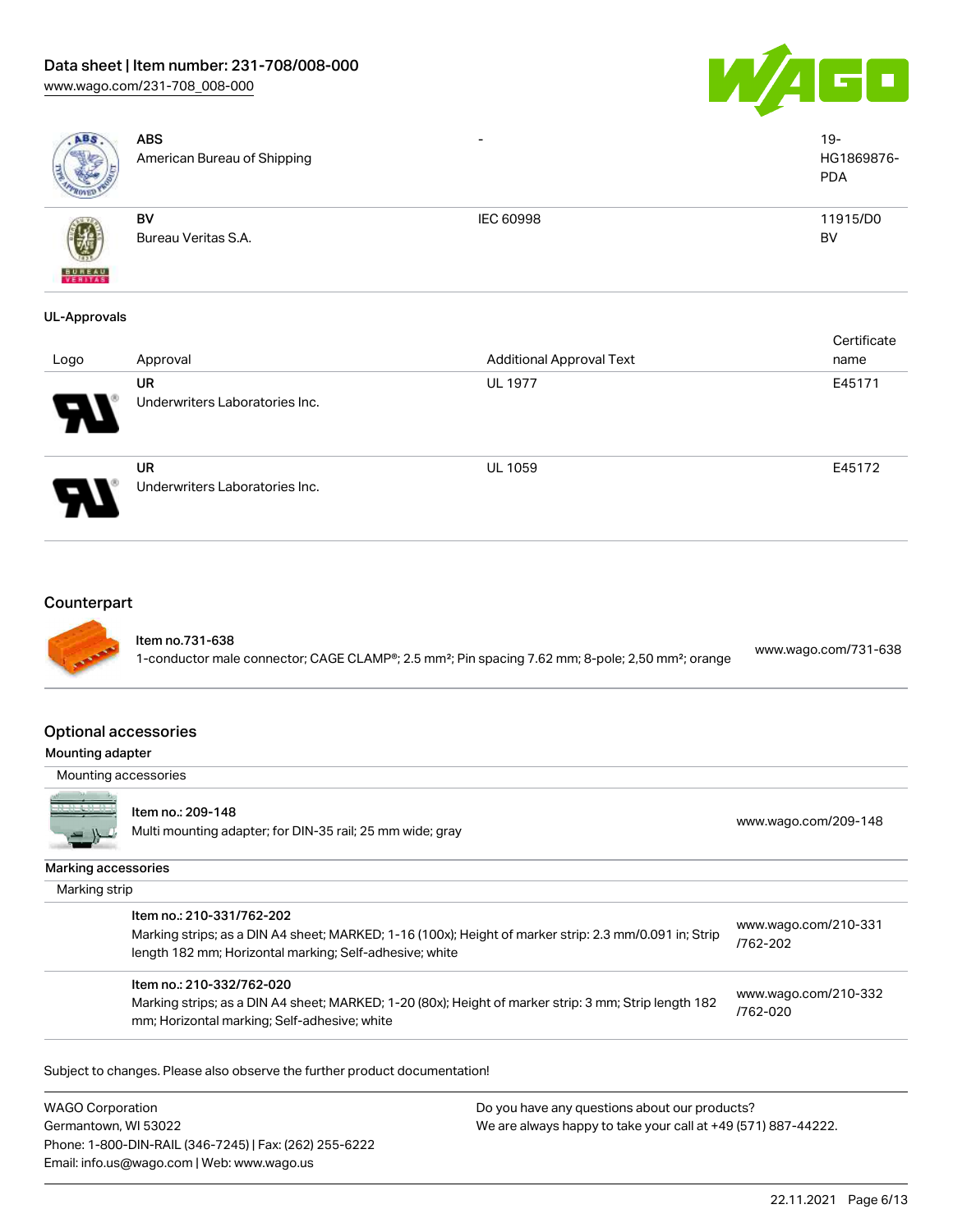

Insulation stop



## Item no.: 231-673

Insulation stop; 0.08-0.2 mm<sup>2</sup> / 0.2 mm<sup>2</sup> "s"; white [www.wago.com/231-673](http://www.wago.com/231-673) www.wago.com/231-673



## Item no.: 231-674

Insulation stop; 0.25 - 0.5 mm²; light gray [www.wago.com/231-674](http://www.wago.com/231-674)



| Item no.: 231-675                                     |                      |
|-------------------------------------------------------|----------------------|
| Insulation stop; 0.75 - 1 mm <sup>2</sup> ; dark gray | www.wago.com/231-675 |

**Tools** 

| Operating tool                  |                                                                                                                  |  |
|---------------------------------|------------------------------------------------------------------------------------------------------------------|--|
| Item no.: 231-159               | www.wago.com/231-159                                                                                             |  |
|                                 |                                                                                                                  |  |
| Item no.: 231-231               |                                                                                                                  |  |
| Combination operating tool; red | www.wago.com/231-231                                                                                             |  |
|                                 |                                                                                                                  |  |
|                                 | www.wago.com/231-131                                                                                             |  |
|                                 | Operating tool; natural<br>Item no.: 231-131<br>Operating tool; made of insulating material; 1-way; loose; white |  |



Item no.: 231-291 Operating tool; made of insulating material; 1-way; loose; red [www.wago.com/231-291](http://www.wago.com/231-291)

**Cover** 

À Item no.: 231-669

Lockout caps; for covering unused clamping units; orange [www.wago.com/231-669](http://www.wago.com/231-669)

## Ferrules

| Ferrule |                                                                                                                         |                      |
|---------|-------------------------------------------------------------------------------------------------------------------------|----------------------|
|         | Item no.: 216-101<br>Ferrule; Sleeve for 0.5 mm <sup>2</sup> / AWG 22; uninsulated; electro-tin plated; silver-colored  | www.wago.com/216-101 |
|         | Item no.: 216-104<br>Ferrule; Sleeve for 1.5 mm <sup>2</sup> / AWG 16; uninsulated; electro-tin plated; silver-colored  | www.wago.com/216-104 |
|         | Item no.: 216-106<br>Ferrule; Sleeve for 2.5 mm <sup>2</sup> / AWG 14; uninsulated; electro-tin plated; silver-colored  | www.wago.com/216-106 |
|         | Item no.: 216-102<br>Ferrule; Sleeve for 0.75 mm <sup>2</sup> / AWG 20; uninsulated; electro-tin plated; silver-colored | www.wago.com/216-102 |

Subject to changes. Please also observe the further product documentation!

| <b>WAGO Corporation</b>                                | Do you have any questions about our products?                 |
|--------------------------------------------------------|---------------------------------------------------------------|
| Germantown, WI 53022                                   | We are always happy to take your call at +49 (571) 887-44222. |
| Phone: 1-800-DIN-RAIL (346-7245)   Fax: (262) 255-6222 |                                                               |
| Email: info.us@wago.com   Web: www.wago.us             |                                                               |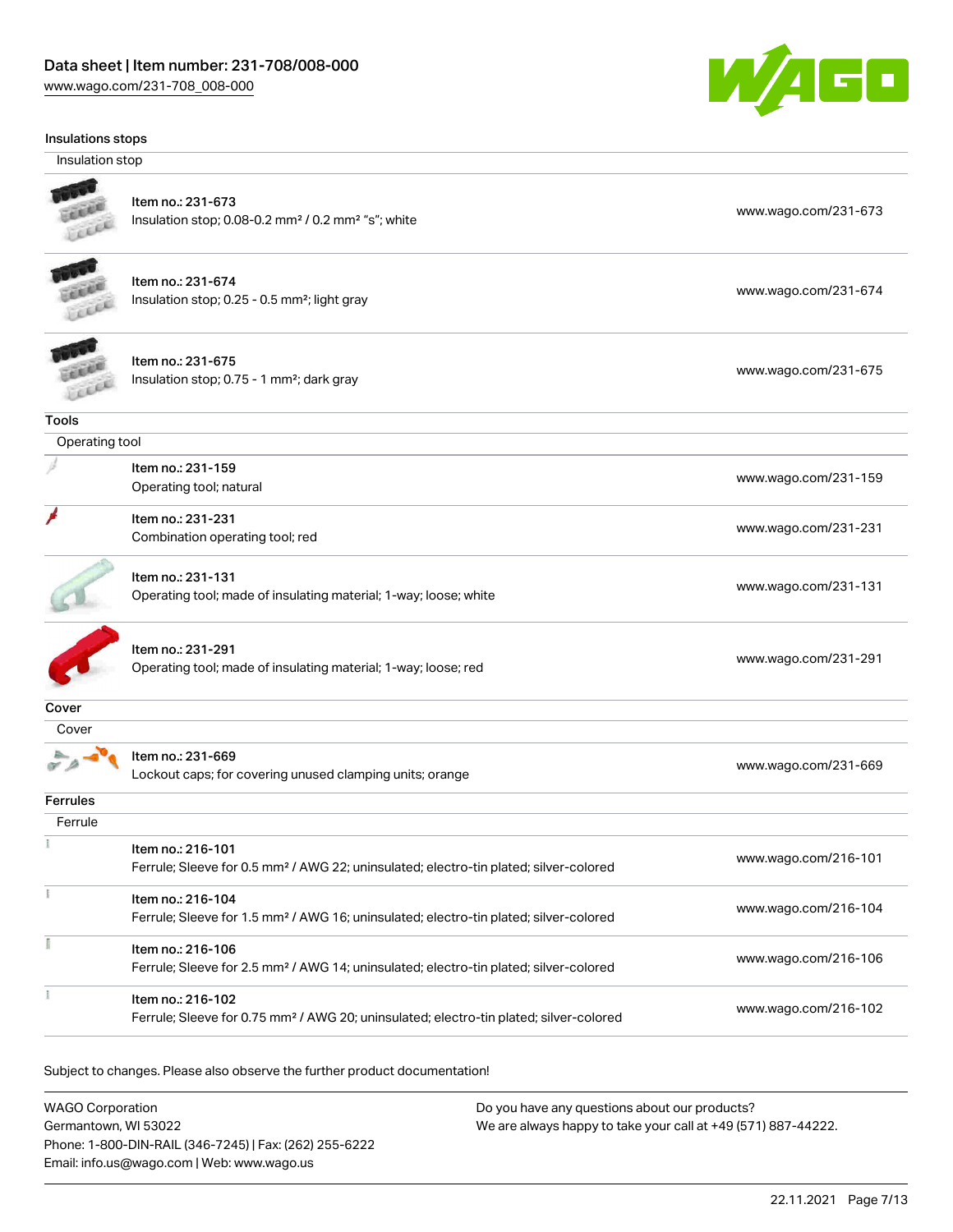## Data sheet | Item number: 231-708/008-000

Phone: 1-800-DIN-RAIL (346-7245) | Fax: (262) 255-6222

Email: info.us@wago.com | Web: www.wago.us

[www.wago.com/231-708\\_008-000](http://www.wago.com/231-708_008-000)



|    | Item no.: 216-103<br>Ferrule; Sleeve for 1 mm <sup>2</sup> / AWG 18; uninsulated; electro-tin plated                                                                                              |                                                                                                                | www.wago.com/216-103 |
|----|---------------------------------------------------------------------------------------------------------------------------------------------------------------------------------------------------|----------------------------------------------------------------------------------------------------------------|----------------------|
| ĩ. | Item no.: 216-123<br>Ferrule; Sleeve for 1 mm <sup>2</sup> / AWG 18; uninsulated; electro-tin plated; silver-colored                                                                              |                                                                                                                | www.wago.com/216-123 |
|    | Item no.: 216-122<br>Ferrule; Sleeve for 0.75 mm <sup>2</sup> / AWG 20; uninsulated; electro-tin plated; silver-colored                                                                           |                                                                                                                | www.wago.com/216-122 |
| I. | Item no.: 216-124<br>Ferrule; Sleeve for 1.5 mm <sup>2</sup> / AWG 16; uninsulated; electro-tin plated                                                                                            |                                                                                                                | www.wago.com/216-124 |
|    | Item no.: 216-142<br>Ferrule; Sleeve for 0.75 mm <sup>2</sup> / 18 AWG; uninsulated; electro-tin plated; electrolytic copper; gastight<br>crimped; acc. to DIN 46228, Part 1/08.92                |                                                                                                                | www.wago.com/216-142 |
|    | Item no.: 216-132<br>Ferrule; Sleeve for 0.34 mm <sup>2</sup> / AWG 24; uninsulated; electro-tin plated                                                                                           |                                                                                                                | www.wago.com/216-132 |
| ī. | Item no.: 216-121<br>Ferrule; Sleeve for 0.5 mm <sup>2</sup> / AWG 22; uninsulated; electro-tin plated; silver-colored                                                                            |                                                                                                                | www.wago.com/216-121 |
|    | Item no.: 216-143<br>Ferrule; Sleeve for 1 mm <sup>2</sup> / AWG 18; uninsulated; electro-tin plated; electrolytic copper; gastight<br>crimped; acc. to DIN 46228, Part 1/08.92                   |                                                                                                                | www.wago.com/216-143 |
|    | Item no.: 216-131<br>Ferrule; Sleeve for 0.25 mm <sup>2</sup> / AWG 24; uninsulated; electro-tin plated; silver-colored                                                                           |                                                                                                                | www.wago.com/216-131 |
|    | Item no.: 216-141<br>Ferrule; Sleeve for 0.5 mm <sup>2</sup> / 20 AWG; uninsulated; electro-tin plated; electrolytic copper; gastight<br>crimped; acc. to DIN 46228, Part 1/08.92                 |                                                                                                                | www.wago.com/216-141 |
|    | Item no.: 216-152<br>Ferrule; Sleeve for 0.34 mm <sup>2</sup> / AWG 24; uninsulated; electro-tin plated                                                                                           |                                                                                                                | www.wago.com/216-152 |
|    | Item no.: 216-203<br>Ferrule; Sleeve for 1 mm <sup>2</sup> / AWG 18; insulated; electro-tin plated; red                                                                                           |                                                                                                                | www.wago.com/216-203 |
|    | Item no.: 216-202<br>Ferrule; Sleeve for 0.75 mm <sup>2</sup> / 18 AWG; insulated; electro-tin plated; gray                                                                                       |                                                                                                                | www.wago.com/216-202 |
|    | Item no.: 216-151<br>Ferrule; Sleeve for 0.25 mm <sup>2</sup> / AWG 24; uninsulated; electro-tin plated                                                                                           |                                                                                                                | www.wago.com/216-151 |
| 1  | Item no.: 216-204<br>Ferrule; Sleeve for 1.5 mm <sup>2</sup> / AWG 16; insulated; electro-tin plated; black                                                                                       |                                                                                                                | www.wago.com/216-204 |
|    | Item no.: 216-144<br>Ferrule; Sleeve for 1.5 mm <sup>2</sup> / AWG 16; uninsulated; electro-tin plated; electrolytic copper; gastight<br>crimped; acc. to DIN 46228, Part 1/08.92; silver-colored |                                                                                                                | www.wago.com/216-144 |
|    | Item no.: 216-201<br>Ferrule; Sleeve for 0.5 mm <sup>2</sup> / 20 AWG; insulated; electro-tin plated; white                                                                                       |                                                                                                                | www.wago.com/216-201 |
|    | Item no.: 216-223<br>Ferrule; Sleeve for 1 mm <sup>2</sup> / AWG 18; insulated; electro-tin plated; red                                                                                           |                                                                                                                | www.wago.com/216-223 |
|    | Subject to changes. Please also observe the further product documentation!                                                                                                                        |                                                                                                                |                      |
|    | <b>WAGO Corporation</b><br>Germantown, WI 53022                                                                                                                                                   | Do you have any questions about our products?<br>We are always happy to take your call at +49 (571) 887-44222. |                      |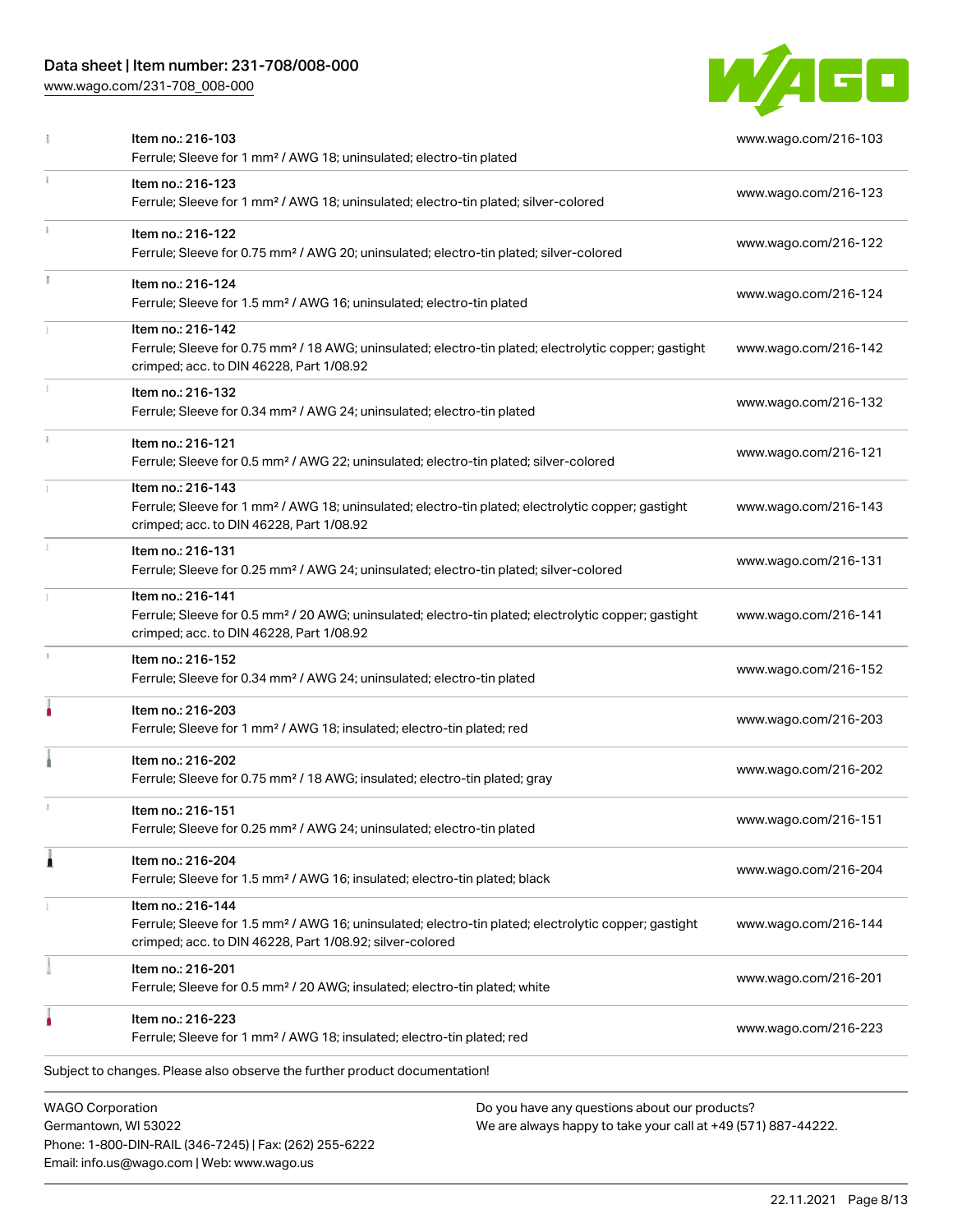

|    | Item no.: 216-241                                                                                                                                                                  |                      |
|----|------------------------------------------------------------------------------------------------------------------------------------------------------------------------------------|----------------------|
|    | Ferrule; Sleeve for 0.5 mm <sup>2</sup> / 20 AWG; insulated; electro-tin plated; electrolytic copper; gastight<br>crimped; acc. to DIN 46228, Part 4/09.90; white                  | www.wago.com/216-241 |
|    | Item no.: 216-242                                                                                                                                                                  |                      |
|    | Ferrule; Sleeve for 0.75 mm <sup>2</sup> / 18 AWG; insulated; electro-tin plated; electrolytic copper; gastight<br>crimped; acc. to DIN 46228, Part 4/09.90; gray                  | www.wago.com/216-242 |
|    | Item no.: 216-222                                                                                                                                                                  |                      |
|    | Ferrule; Sleeve for 0.75 mm <sup>2</sup> / 18 AWG; insulated; electro-tin plated; gray                                                                                             | www.wago.com/216-222 |
|    | Item no.: 216-221                                                                                                                                                                  | www.wago.com/216-221 |
|    | Ferrule; Sleeve for 0.5 mm <sup>2</sup> / 20 AWG; insulated; electro-tin plated; white                                                                                             |                      |
| Â  | Item no.: 216-224                                                                                                                                                                  |                      |
|    | Ferrule; Sleeve for 1.5 mm <sup>2</sup> / AWG 16; insulated; electro-tin plated; black                                                                                             | www.wago.com/216-224 |
|    | Item no.: 216-243                                                                                                                                                                  |                      |
|    | Ferrule; Sleeve for 1 mm <sup>2</sup> / AWG 18; insulated; electro-tin plated; electrolytic copper; gastight crimped; www.wago.com/216-243<br>acc. to DIN 46228, Part 4/09.90; red |                      |
| Â  | Item no.: 216-244                                                                                                                                                                  |                      |
|    | Ferrule; Sleeve for 1.5 mm <sup>2</sup> / AWG 16; insulated; electro-tin plated; electrolytic copper; gastight<br>crimped; acc. to DIN 46228, Part 4/09.90; black                  | www.wago.com/216-244 |
|    | Item no.: 216-263                                                                                                                                                                  |                      |
|    | Ferrule; Sleeve for 1 mm <sup>2</sup> / AWG 18; insulated; electro-tin plated; electrolytic copper; gastight crimped; www.wago.com/216-263<br>acc. to DIN 46228, Part 4/09.90; red |                      |
| Â  | Item no.: 216-264                                                                                                                                                                  |                      |
|    | Ferrule; Sleeve for 1.5 mm <sup>2</sup> / AWG 16; insulated; electro-tin plated; electrolytic copper; gastight<br>crimped; acc. to DIN 46228, Part 4/09.90; black                  | www.wago.com/216-264 |
| ٨  | Item no.: 216-284                                                                                                                                                                  |                      |
|    | Ferrule; Sleeve for 1.5 mm <sup>2</sup> / AWG 16; insulated; electro-tin plated; electrolytic copper; gastight<br>crimped; acc. to DIN 46228, Part 4/09.90; black                  | www.wago.com/216-284 |
|    | Item no.: 216-262                                                                                                                                                                  |                      |
|    | Ferrule; Sleeve for 0.75 mm <sup>2</sup> / 18 AWG; insulated; electro-tin plated; electrolytic copper; gastight<br>crimped; acc. to DIN 46228, Part 4/09.90; gray                  | www.wago.com/216-262 |
|    |                                                                                                                                                                                    |                      |
|    | Item no.: 216-301<br>Ferrule; Sleeve for 0.25 mm <sup>2</sup> / AWG 24; insulated; electro-tin plated; yellow                                                                      | www.wago.com/216-301 |
|    | Item no.: 216-321                                                                                                                                                                  |                      |
|    | Ferrule; Sleeve for 0.25 mm <sup>2</sup> / AWG 24; insulated; electro-tin plated; yellow                                                                                           | www.wago.com/216-321 |
|    | Item no.: 216-322                                                                                                                                                                  |                      |
|    | Ferrule; Sleeve for 0.34 mm <sup>2</sup> / 22 AWG; insulated; electro-tin plated; green                                                                                            | www.wago.com/216-322 |
| à. | Item no.: 216-302                                                                                                                                                                  | www.wago.com/216-302 |
|    | Ferrule; Sleeve for 0.34 mm <sup>2</sup> / 22 AWG; insulated; electro-tin plated; light turquoise                                                                                  |                      |
|    | <b>Testing accessories</b>                                                                                                                                                         |                      |
|    | <b>Testing accessories</b>                                                                                                                                                         |                      |

Subject to changes. Please also observe the further product documentation!

WAGO Corporation Germantown, WI 53022 Phone: 1-800-DIN-RAIL (346-7245) | Fax: (262) 255-6222 Email: info.us@wago.com | Web: www.wago.us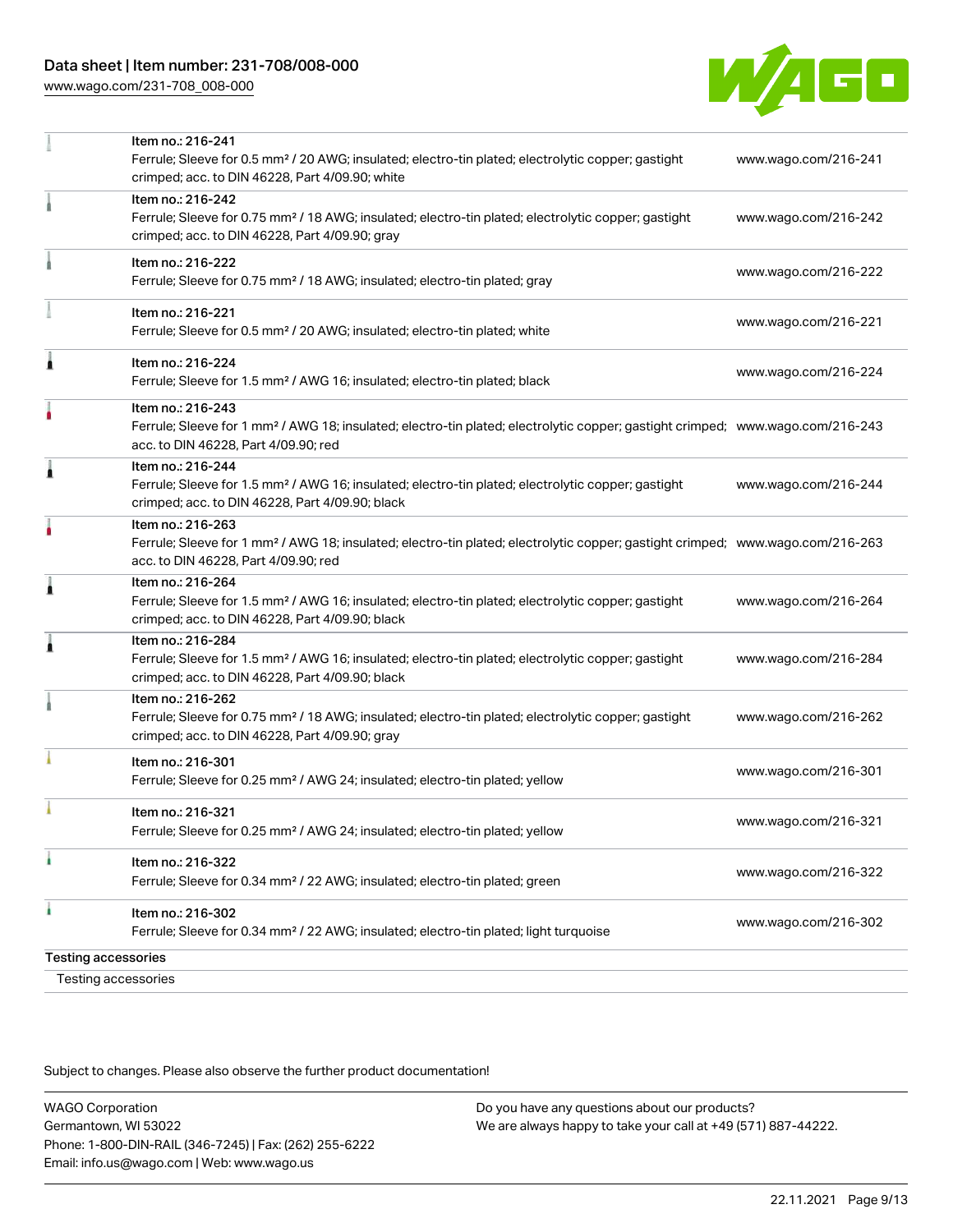

[www.wago.com/210-136](http://www.wago.com/210-136)



**Mounting** 

Item no.: 210-136 Test plug; 2 mm Ø; with 500 mm cable

| Ex.                  | Item no.: 231-662<br>Test plugs for female connectors; for 7.5 mm and 7.62 mm pin spacing; 2,50 mm <sup>2</sup> ; light gray | www.wago.com/231-662 |
|----------------------|------------------------------------------------------------------------------------------------------------------------------|----------------------|
| lounting             |                                                                                                                              |                      |
| Mounting accessories |                                                                                                                              |                      |
| $\frac{1}{2}$        | Item no.: 209-137<br>Mounting adapter; can be used as end stop; 6.5 mm wide; gray                                            | www.wago.com/209-137 |

## Downloads Documentation

 $2 - -1$ 

| <b>Additional Information</b>     |            |               |          |
|-----------------------------------|------------|---------------|----------|
| Technical explanations            | 2019 Apr 3 | pdf<br>2.0 MB | Download |
| <b>CAD files</b>                  |            |               |          |
| CAD data                          |            |               |          |
| 2D/3D Models 231-708/008-000      |            | <b>URL</b>    | Download |
| <b>CAE</b> data                   |            |               |          |
| EPLAN Data Portal 231-708/008-000 |            | <b>URL</b>    | Download |
| EPLAN Data Portal 231-708/008-000 |            | <b>URL</b>    | Download |
| ZUKEN Portal 231-708/008-000      |            | <b>URL</b>    | Download |
|                                   |            |               |          |

## Environmental Product Compliance

#### Compliance Search

| Environmental Product Compliance 231-708/008-000                                                                                                                    | URL | Download |
|---------------------------------------------------------------------------------------------------------------------------------------------------------------------|-----|----------|
| 1-conductor female connector; CAGE CLAMP <sup>®</sup> ; 2.5 mm <sup>2</sup> ; Pin spacing 7.62 mm; 8-<br>pole; Snap-in mounting feet; 2,50 mm <sup>2</sup> ; orange |     |          |
|                                                                                                                                                                     |     |          |

Subject to changes. Please also observe the further product documentation!

WAGO Corporation Germantown, WI 53022 Phone: 1-800-DIN-RAIL (346-7245) | Fax: (262) 255-6222 Email: info.us@wago.com | Web: www.wago.us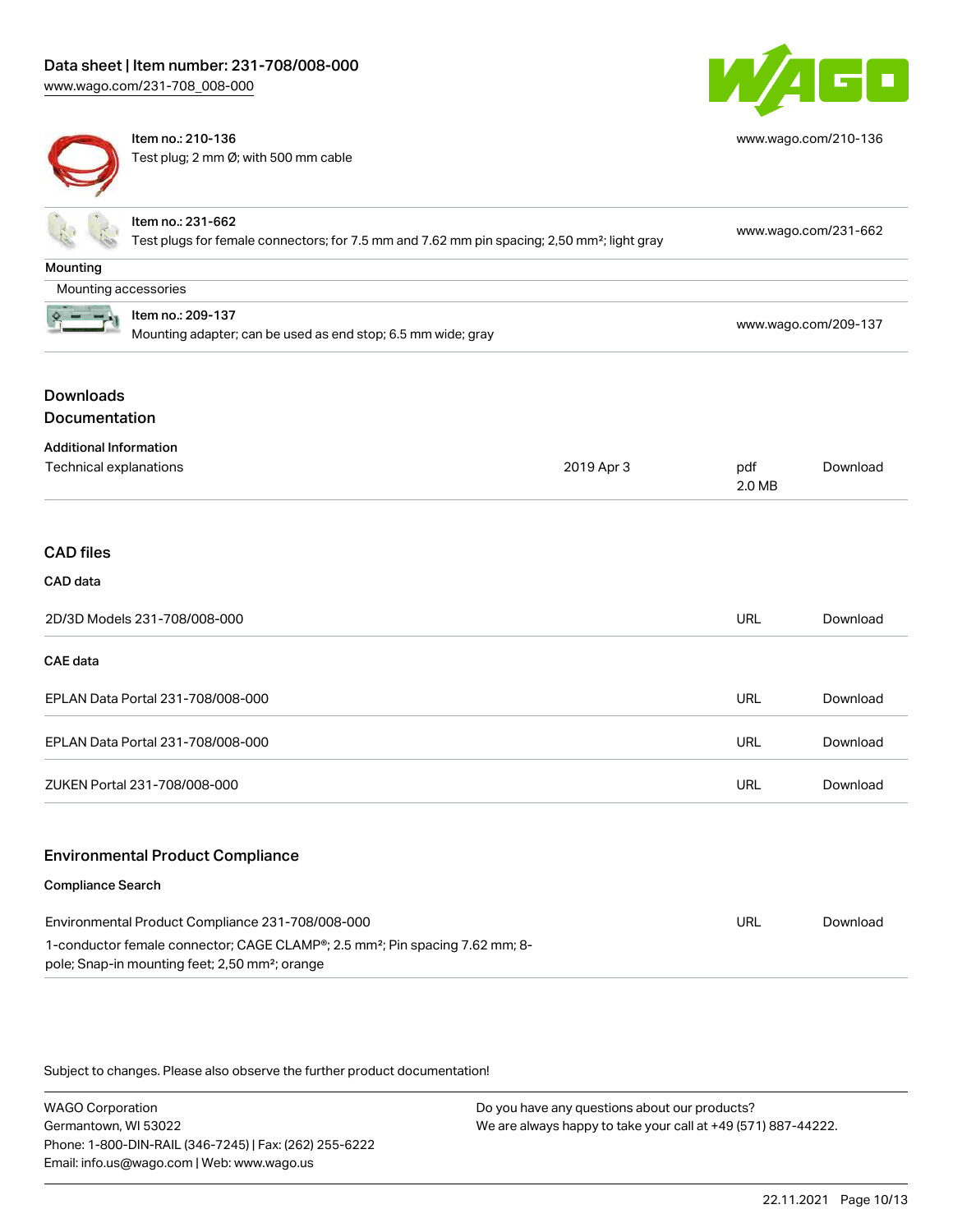

#### Installation Notes



Inserting a conductor via 3.5 mm screwdriver – CAGE CLAMP® actuation parallel to conductor entry.



Inserting a conductor via 3.5 mm screwdriver – CAGE CLAMP® actuation perpendicular to conductor entry.



Inserting a conductor into CAGE CLAMP® unit via operating lever (231-291).



Inserting a conductor via operating tool.



Coding a female connector by removing coding finger(s).

Subject to changes. Please also observe the further product documentation!

WAGO Corporation Germantown, WI 53022 Phone: 1-800-DIN-RAIL (346-7245) | Fax: (262) 255-6222 Email: info.us@wago.com | Web: www.wago.us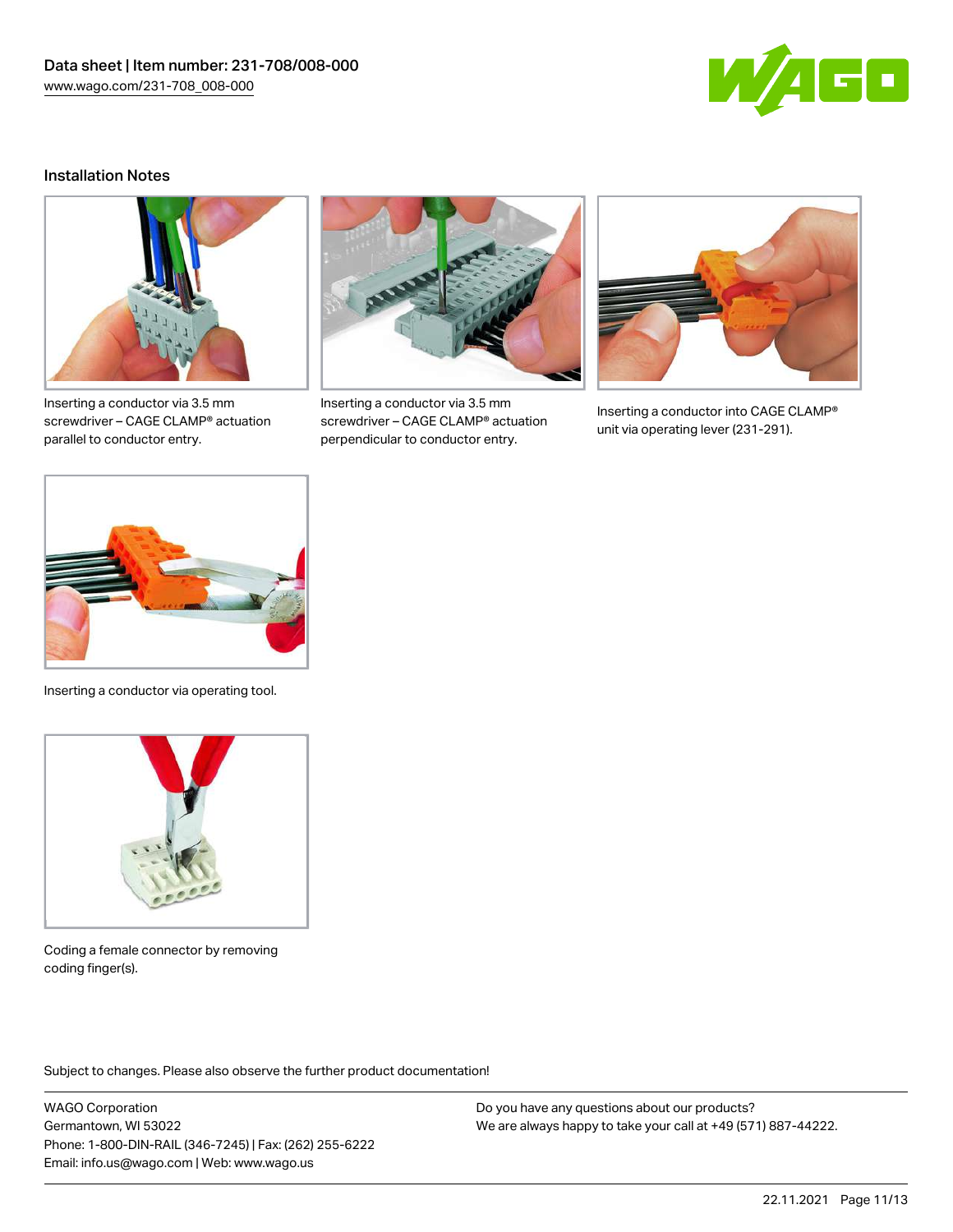



Testing – female connector with CAGE CLAMP®

Integrated test ports for testing perpendicular to conductor entry via 2 or 2.3 mm Ø test plug

Installation



Male connector with strain relief plate



Strain relief housing shown with a male connector equipped with CAGE CLAMP®

Marking

Subject to changes. Please also observe the further product documentation!

WAGO Corporation Germantown, WI 53022 Phone: 1-800-DIN-RAIL (346-7245) | Fax: (262) 255-6222 Email: info.us@wago.com | Web: www.wago.us